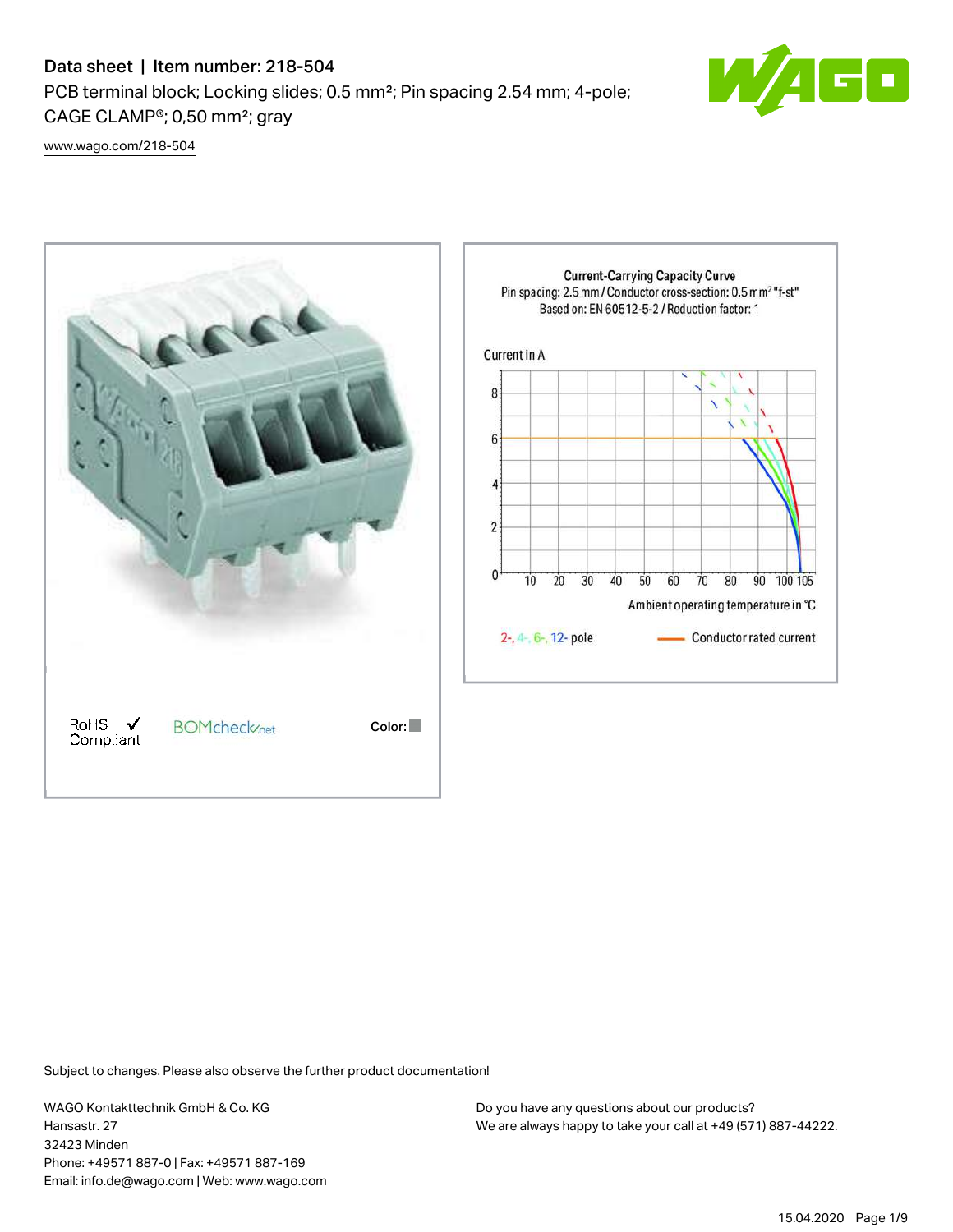



## Item description

- $\blacksquare$ Terminal strips are just 8.1 mm tall and feature an innovative, locking slide-actuated CAGE CLAMP®
- $\blacksquare$ Several clamping units can be held open simultaneously
- $\blacksquare$ Easily terminate stranded conductors in

tight spaces (e.g., bus connectors)

## Data

# Electrical data

## Ratings per IEC/EN 60664-1

| Ratings per                     | IEC/EN 60664-1 |
|---------------------------------|----------------|
| Rated voltage (III / 3)         | 80 V           |
| Rated impulse voltage (III / 3) | $2.5$ kV       |
| Rated voltage (III / 2)         | 160 V          |
| Rated impulse voltage (III / 2) | $2.5$ kV       |

Subject to changes. Please also observe the further product documentation!

WAGO Kontakttechnik GmbH & Co. KG Hansastr. 27 32423 Minden Phone: +49571 887-0 | Fax: +49571 887-169 Email: info.de@wago.com | Web: www.wago.com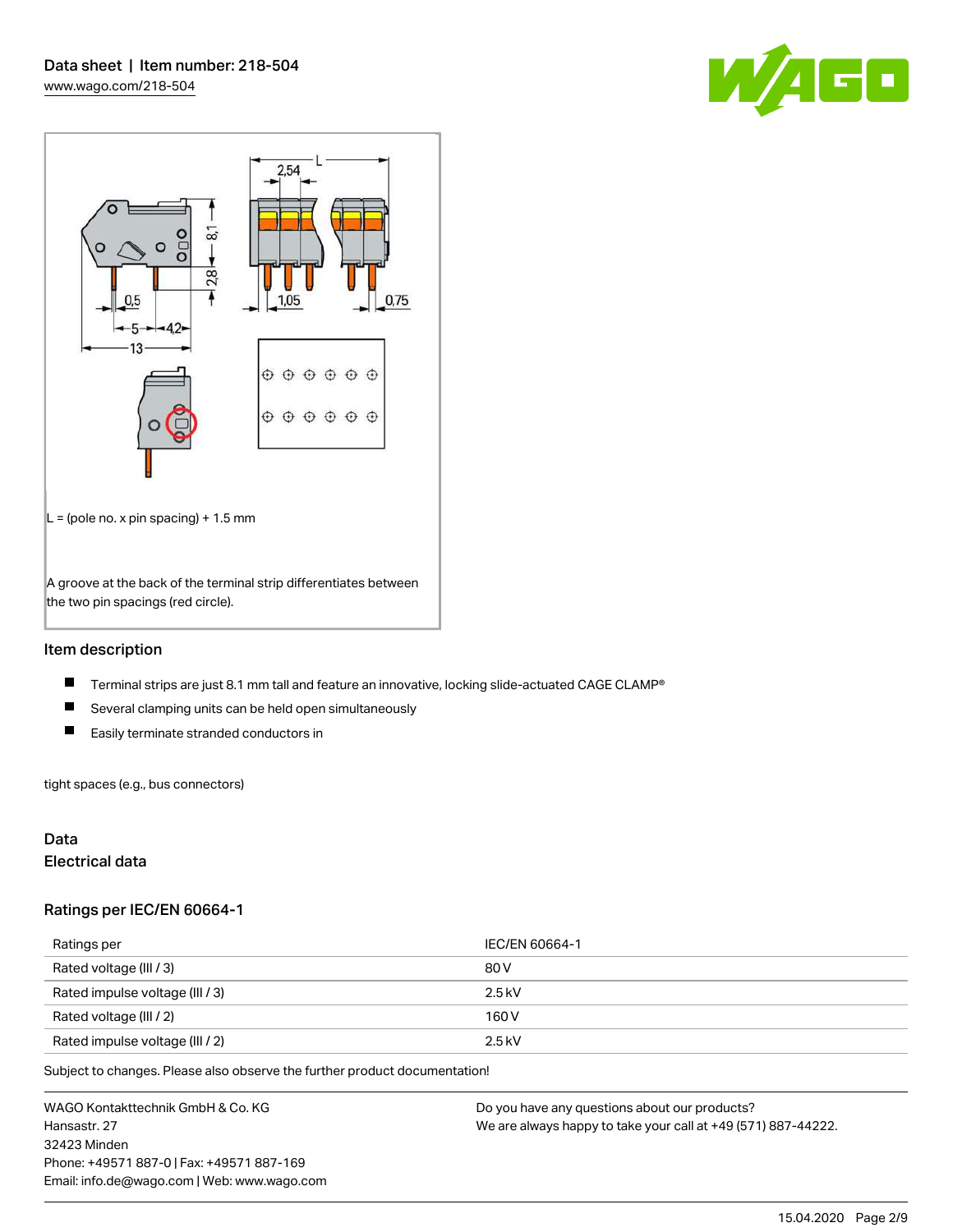[www.wago.com/218-504](http://www.wago.com/218-504)



| Rated voltage (II / 2)         | 320 V                                                                 |
|--------------------------------|-----------------------------------------------------------------------|
| Rated impulse voltage (II / 2) | 2.5 kV                                                                |
| Rated current                  | 6 A                                                                   |
| Legend (ratings)               | $(III / 2)$ $\triangle$ Overvoltage category III / Pollution degree 2 |

# Approvals per UL 1059

| Rated voltage UL (Use Group B) | 150 V   |
|--------------------------------|---------|
| Rated current UL (Use Group B) |         |
| Approvals per                  | UL 1059 |

## Approvals per CSA

| Rated voltage CSA (Use Group B) | 150 V |
|---------------------------------|-------|
| Rated current CSA (Use Group B) |       |

## Connection data

| Connection technology                                       | CAGE CLAMP                                                               |
|-------------------------------------------------------------|--------------------------------------------------------------------------|
| Actuation type                                              | Slider                                                                   |
| Solid conductor                                             | $0.080.5$ mm <sup>2</sup> / 28  20 AWG                                   |
| Fine-stranded conductor                                     | $0.080.5$ mm <sup>2</sup> / 28  20 AWG                                   |
| Fine-stranded conductor with ferrule with plastic collar    | $0.25$ mm <sup>2</sup>                                                   |
| Fine-stranded conductor with ferrule without plastic collar | $0.25$ mm <sup>2</sup>                                                   |
| Strip length                                                | 56 mm / 0.2 0.24 inch                                                    |
| Conductor entry angle to the PCB                            | $40^{\circ}$                                                             |
| No. of poles                                                | 4                                                                        |
| Total number of connection points                           | 4                                                                        |
| Total number of potentials                                  | 4                                                                        |
| Number of connection types                                  |                                                                          |
| Number of levels                                            |                                                                          |
| Note (conductor cross-section)                              | Terminating 0.75 mm <sup>2</sup> /18 AWG conductors is possible; however |
|                                                             | insulation diameter allows only every other clamping unit to be          |
|                                                             | terminated with this conductor size.                                     |
|                                                             |                                                                          |

## Geometrical Data

| Pin spacing | 2,54 mm / 0.1 inch    |
|-------------|-----------------------|
| Width       | 11,66 mm / 0.459 inch |
| Height      | 10,9 mm / 0.429 inch  |

Subject to changes. Please also observe the further product documentation!

| WAGO Kontakttechnik GmbH & Co. KG           | Do you have any questions about our products?                 |
|---------------------------------------------|---------------------------------------------------------------|
| Hansastr. 27                                | We are always happy to take your call at +49 (571) 887-44222. |
| 32423 Minden                                |                                                               |
| Phone: +49571 887-01 Fax: +49571 887-169    |                                                               |
| Email: info.de@wago.com   Web: www.wago.com |                                                               |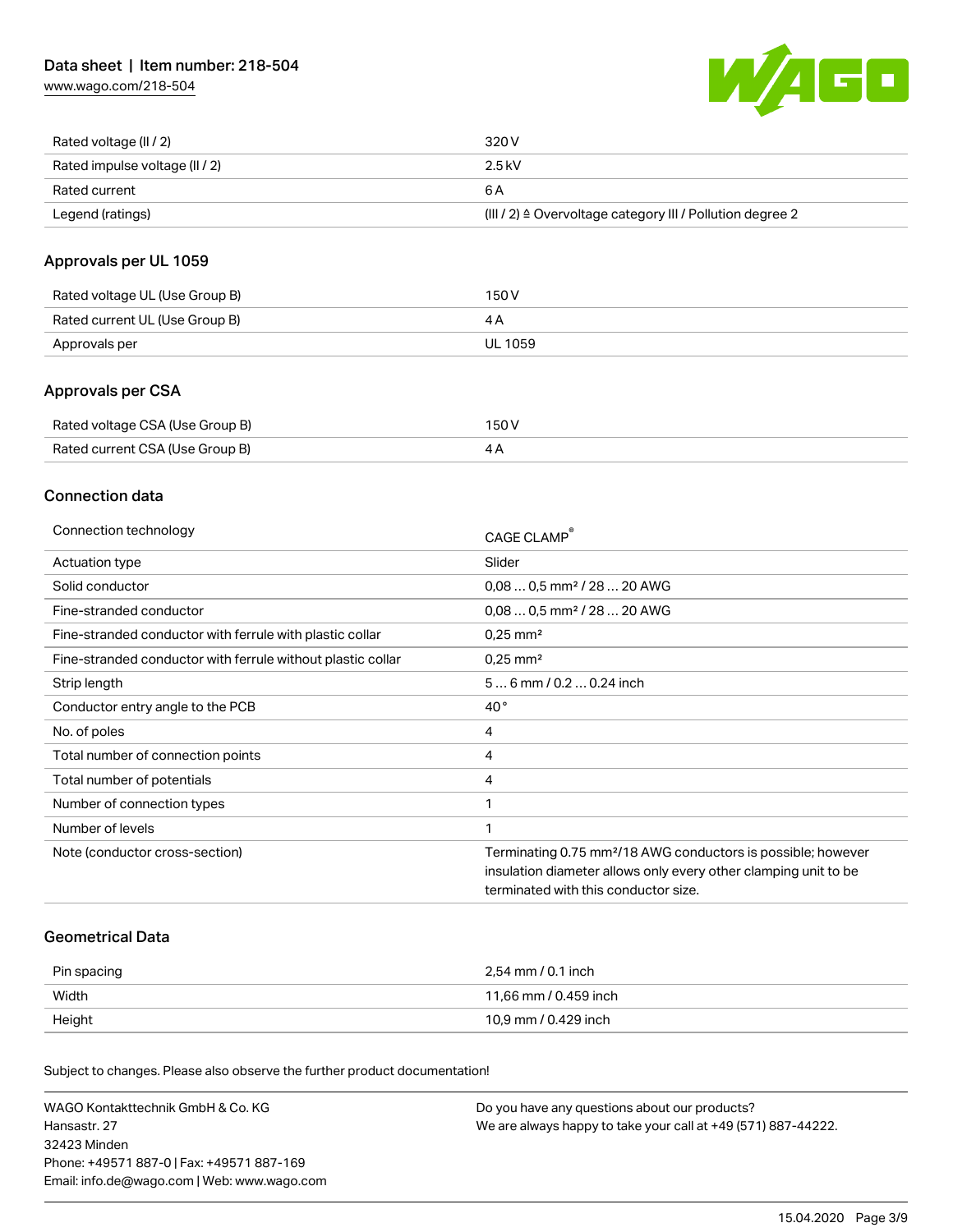# Data sheet | Item number: 218-504

[www.wago.com/218-504](http://www.wago.com/218-504)



| Height from the surface           | 8,1 mm / 0.319 inch        |
|-----------------------------------|----------------------------|
| Depth                             | 13 mm / 0.512 inch         |
| Solder pin length                 | 2.8 mm                     |
| Solder pin dimensions             | $0.5 \times 0.75$ mm       |
| Drilled hole diameter (tolerance) | $1.1$ <sup>(+0,1)</sup> mm |

# PCB contact

| PCB contact                         | тнт                                      |
|-------------------------------------|------------------------------------------|
| Solder pin arrangement              | over the entire terminal strip (in-line) |
| Number of solder pins per potential |                                          |

## Material Data

| Color                       | gray                                  |
|-----------------------------|---------------------------------------|
| Material group              |                                       |
| Insulating material         | Polyamide 66 (PA 66)                  |
| Flammability class per UL94 | V <sub>0</sub>                        |
| Clamping spring material    | Chrome nickel spring steel (CrNi)     |
| Contact material            | Electrolytic copper $(E_{\text{Cl}})$ |
| Contact plating             | tin-plated                            |
| Fire load                   | 0.019 MJ                              |
| Weight                      | 1.4 <sub>g</sub>                      |

## Environmental Requirements

| Limit temperature range<br>. | $+105 °C$<br>-60 |
|------------------------------|------------------|
|------------------------------|------------------|

## Commercial data

| Product Group      | 4 (Printed Circuit) |
|--------------------|---------------------|
| Packaging type     | <b>BOX</b>          |
| Country of origin  | PL                  |
| <b>GTIN</b>        | 4044918878289       |
| Customs Tariff No. | 85369010000         |

# Approvals / Certificates

## Country specific Approvals

Email: info.de@wago.com | Web: www.wago.com

|              |                                                                            |                                               | Certificate                                                   |  |
|--------------|----------------------------------------------------------------------------|-----------------------------------------------|---------------------------------------------------------------|--|
| Logo         | Approval                                                                   | Additional Approval Text                      | name                                                          |  |
|              | Subject to changes. Please also observe the further product documentation! |                                               |                                                               |  |
|              | WAGO Kontakttechnik GmbH & Co. KG                                          | Do you have any questions about our products? |                                                               |  |
| Hansastr, 27 |                                                                            |                                               | We are always happy to take your call at +49 (571) 887-44222. |  |
| 32423 Minden |                                                                            |                                               |                                                               |  |
|              | Phone: +49571 887-0   Fax: +49571 887-169                                  |                                               |                                                               |  |

15.04.2020 Page 4/9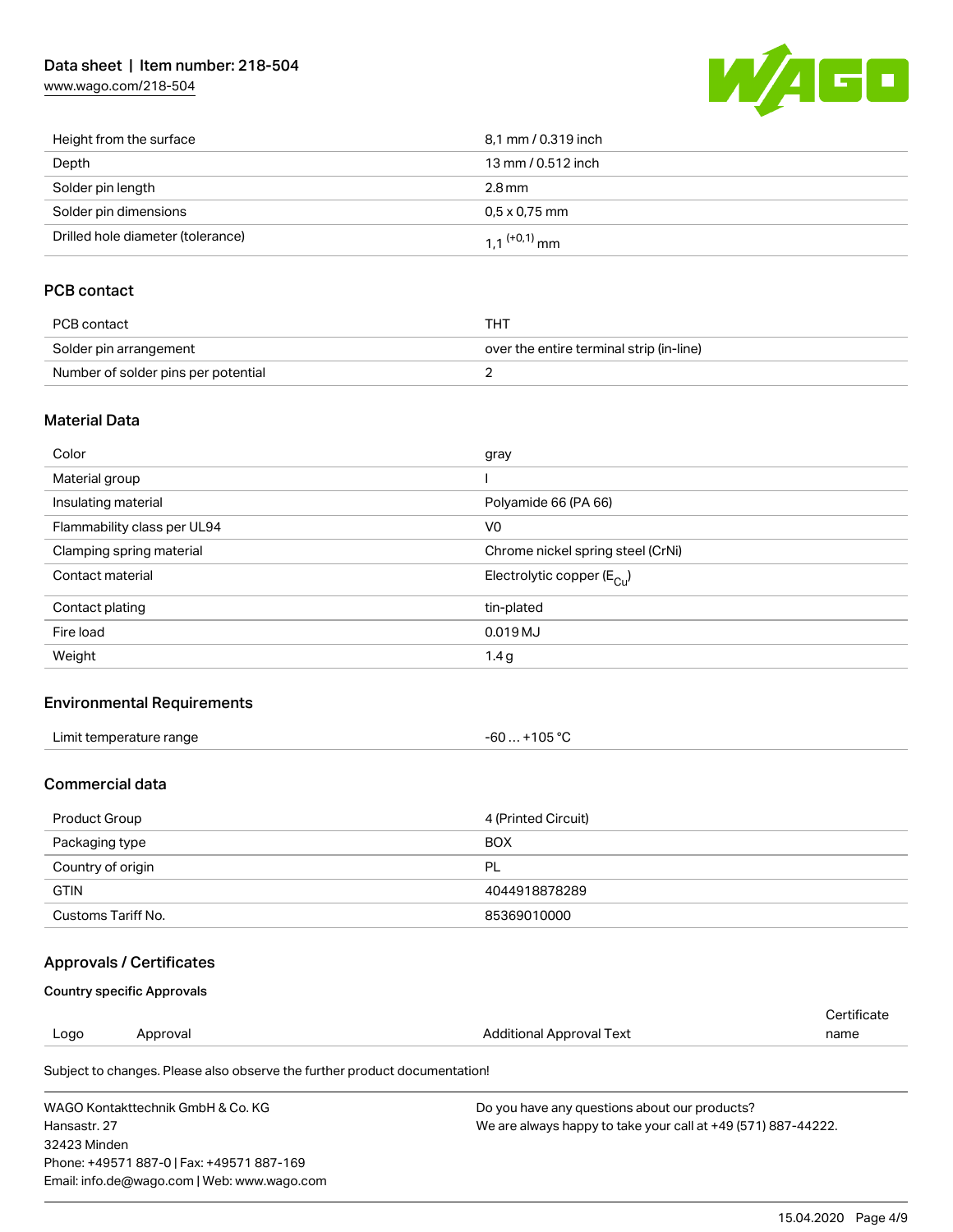

|                     | <b>CCA</b><br>DEKRA Certification B.V.  | EN 60947                        | NTR NL-<br>7076     |
|---------------------|-----------------------------------------|---------------------------------|---------------------|
|                     | <b>CCA</b><br>DEKRA Certification B.V.  | EN 60947-7-4                    | NTR NL-<br>7267     |
|                     | <b>CSA</b><br>DEKRA Certification B.V.  | C22.2 No. 158                   | 1565656             |
| KEMA                | <b>ENEC</b><br>DEKRA Certification B.V. | EN 60947                        | 2160584.01          |
| <b>UL-Approvals</b> |                                         |                                 |                     |
| Logo                | Approval                                | <b>Additional Approval Text</b> | Certificate<br>name |

| ogo | Approval                      | <b>Additional Approval Text</b> | name      |
|-----|-------------------------------|---------------------------------|-----------|
|     | ul                            | <b>UL 1059</b>                  | 20190630- |
| J   | UL International Germany GmbH |                                 | E45172    |

# Counterpart

٢

# Compatible products

### Marking accessories

Email: info.de@wago.com | Web: www.wago.com

|                                   | Item no.: 210-331/254-202<br>Marking strips; as a DIN A4 sheet; MARKED; 1-16 (400x); Height of marker strip: 2.3 mm/0.091 in; Strip<br>length 182 mm; Horizontal marking; Self-adhesive; white  |                                                               | www.wago.com/210-331<br>/254-202 |  |
|-----------------------------------|-------------------------------------------------------------------------------------------------------------------------------------------------------------------------------------------------|---------------------------------------------------------------|----------------------------------|--|
|                                   | Item no.: 210-331/254-204<br>Marking strips; as a DIN A4 sheet; MARKED; 17-32 (400x); Height of marker strip: 2.3 mm/0.091 in; Strip<br>length 182 mm; Horizontal marking; Self-adhesive; white |                                                               | www.wago.com/210-331<br>/254-204 |  |
|                                   | Item no.: 210-331/254-206<br>Marking strips; as a DIN A4 sheet; MARKED; 33-48 (400x); Height of marker strip: 2.3 mm/0.091 in; Strip<br>length 182 mm; Horizontal marking; Self-adhesive; white |                                                               | www.wago.com/210-331<br>/254-206 |  |
|                                   | Subject to changes. Please also observe the further product documentation!                                                                                                                      |                                                               |                                  |  |
| WAGO Kontakttechnik GmbH & Co. KG |                                                                                                                                                                                                 | Do you have any questions about our products?                 |                                  |  |
| Hansastr, 27                      |                                                                                                                                                                                                 | We are always happy to take your call at +49 (571) 887-44222. |                                  |  |
| 32423 Minden                      |                                                                                                                                                                                                 |                                                               |                                  |  |
|                                   | Phone: +49571 887-0   Fax: +49571 887-169                                                                                                                                                       |                                                               |                                  |  |

15.04.2020 Page 5/9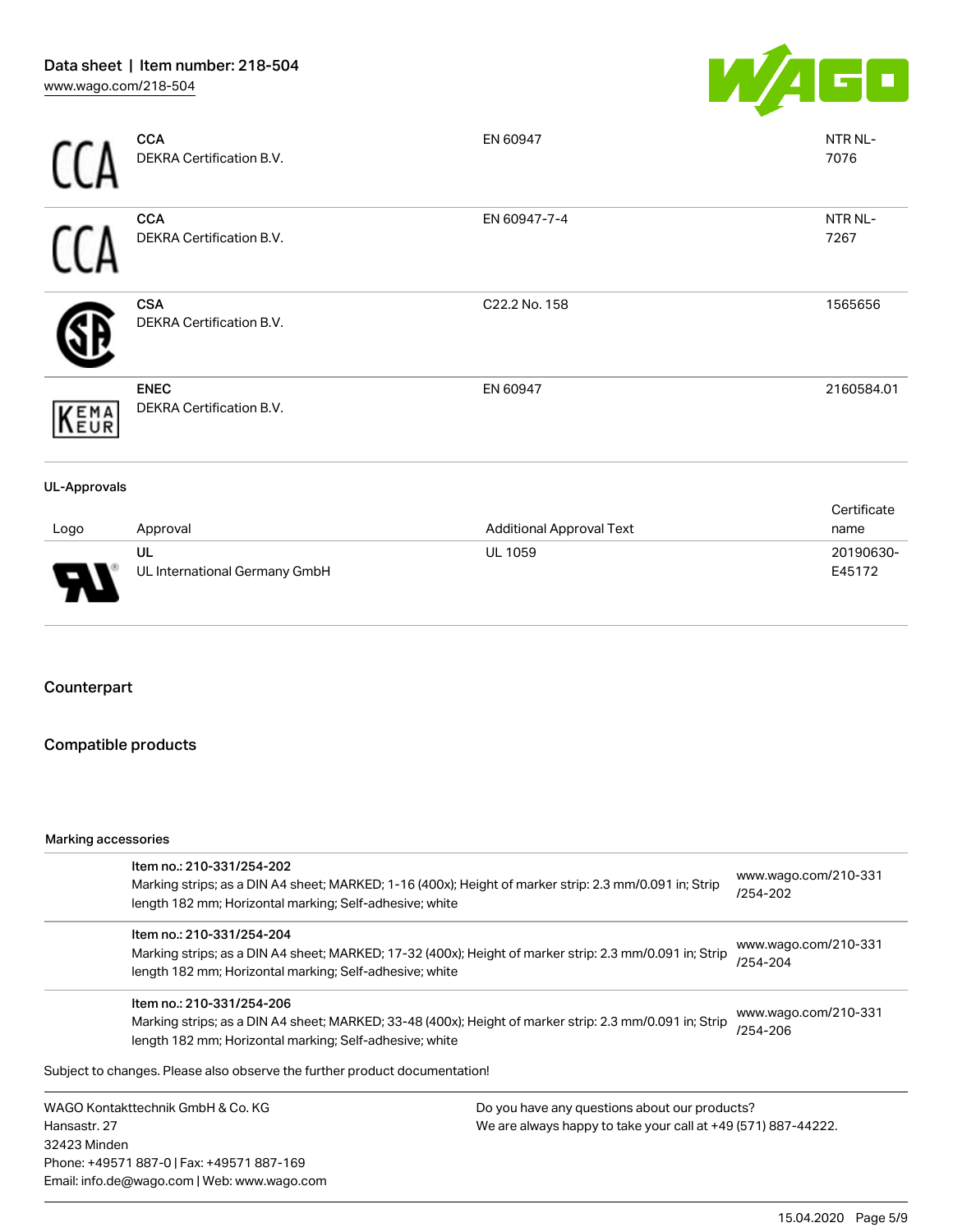

|         | Item no.: 210-331/254-207<br>Marking strips; as a DIN A4 sheet; MARKED; 1-48 (100x); Height of marker strip: 2.3 mm/0.091 in; Strip<br>length 182 mm; Horizontal marking; Self-adhesive; white | www.wago.com/210-331<br>/254-207 |
|---------|------------------------------------------------------------------------------------------------------------------------------------------------------------------------------------------------|----------------------------------|
| ferrule |                                                                                                                                                                                                |                                  |
|         | Item no.: 216-131                                                                                                                                                                              |                                  |
|         | Ferrule; Sleeve for 0.25 mm <sup>2</sup> / AWG 24; uninsulated; electro-tin plated                                                                                                             | www.wago.com/216-131             |
|         | Item no.: 216-151                                                                                                                                                                              |                                  |
|         | Ferrule; Sleeve for 0.25 mm <sup>2</sup> / AWG 24; uninsulated; electro-tin plated                                                                                                             | www.wago.com/216-151             |
|         | Item no.: 216-301                                                                                                                                                                              |                                  |
|         | Ferrule; Sleeve for 0.25 mm <sup>2</sup> / AWG 24; insulated; electro-tin plated; yellow                                                                                                       | www.wago.com/216-301             |
|         | Item no.: 216-321                                                                                                                                                                              |                                  |
|         | Ferrule; Sleeve for 0.25 mm <sup>2</sup> / AWG 24; insulated; electro-tin plated; yellow                                                                                                       | www.wago.com/216-321             |
| tools   |                                                                                                                                                                                                |                                  |
|         | Item no.: 210-648                                                                                                                                                                              |                                  |
|         | Operating tool; Blade: 2.5 x 0.4 mm; with a partially insulated shaft; angled; short                                                                                                           | www.wago.com/210-648             |
|         | Item no.: 210-719                                                                                                                                                                              |                                  |
|         | Operating tool; Blade: 2.5 x 0.4 mm; with a partially insulated shaft                                                                                                                          | www.wago.com/210-719             |
| check   |                                                                                                                                                                                                |                                  |
|         | Item no.: 735-500                                                                                                                                                                              |                                  |
|         | Test pin; 1 mm Ø; with solder connection for test wire                                                                                                                                         | www.wago.com/735-500             |

#### Documentation

| <b>Additional Information</b> |             |               |          |
|-------------------------------|-------------|---------------|----------|
| Technical explanations        | Apr 3, 2019 | pdf<br>3.6 MB | Download |
|                               |             |               |          |
| <b>CAD/CAE-Data</b>           |             |               |          |
| <b>CAD</b> data               |             |               |          |
| 2D/3D Models 218-504          |             | <b>URL</b>    | Download |
| CAE data                      |             |               |          |
| EPLAN Data Portal 218-504     |             | URL           | Download |

### PCB Design

Symbol and Footprint 218-504

Subject to changes. Please also observe the further product documentation!

WAGO Kontakttechnik GmbH & Co. KG Hansastr. 27 32423 Minden Phone: +49571 887-0 | Fax: +49571 887-169 Email: info.de@wago.com | Web: www.wago.com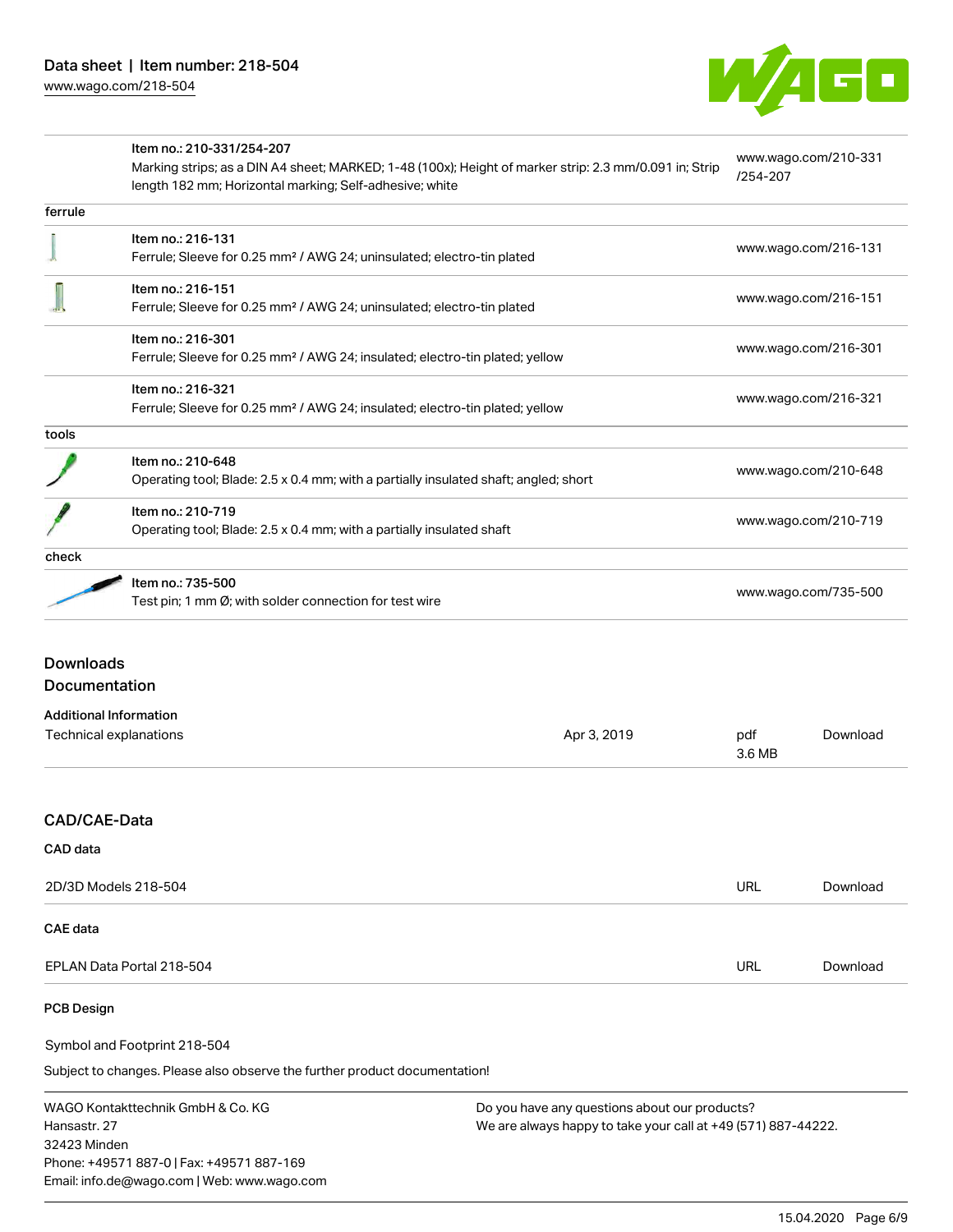$\mathbf{F}$ 

URL [Download](https://www.wago.com/de/d/UltraLibrarian_URLS_218-504)

CAx data for your PCB design, consisting of "schematic symbols and PCB footprints", allow easy integration of the WAGO component into your development environment.

#### Supported formats:

- Accel EDA 14 & 15  $\blacksquare$
- $\blacksquare$ Altium 6 to current version
- П Cadence Allegro
- $\blacksquare$ **DesignSpark**
- $\blacksquare$ Eagle Libraries
- $\blacksquare$ KiCad
- $\blacksquare$ Mentor Graphics BoardStation
- П Mentor Graphics Design Architect
- П Mentor Graphics Design Expedition 99 and 2000
- $\blacksquare$ OrCAD 9.X PCB and Capture
- $\blacksquare$ PADS PowerPCB 3, 3.5, 4.X, and 5.X
- $\blacksquare$ PADS PowerPCB and PowerLogic 3.0
- $\blacksquare$ PCAD 2000, 2001, 2002, 2004, and 2006
- $\blacksquare$ Pulsonix 8.5 or newer
- $\blacksquare$ **STL**
- $\blacksquare$ 3D STEP
- П TARGET 3001!
- $\blacksquare$ View Logic ViewDraw
- П Quadcept
- $\blacksquare$ Zuken CadStar 3 and 4
- $\blacksquare$ Zuken CR-5000 and CR-8000

PCB Component Libraries (EDA), PCB CAD Library Ultra Librarian

## Installation Notes

Conductor termination

Subject to changes. Please also observe the further product documentation!

WAGO Kontakttechnik GmbH & Co. KG Hansastr. 27 32423 Minden Phone: +49571 887-0 | Fax: +49571 887-169 Email: info.de@wago.com | Web: www.wago.com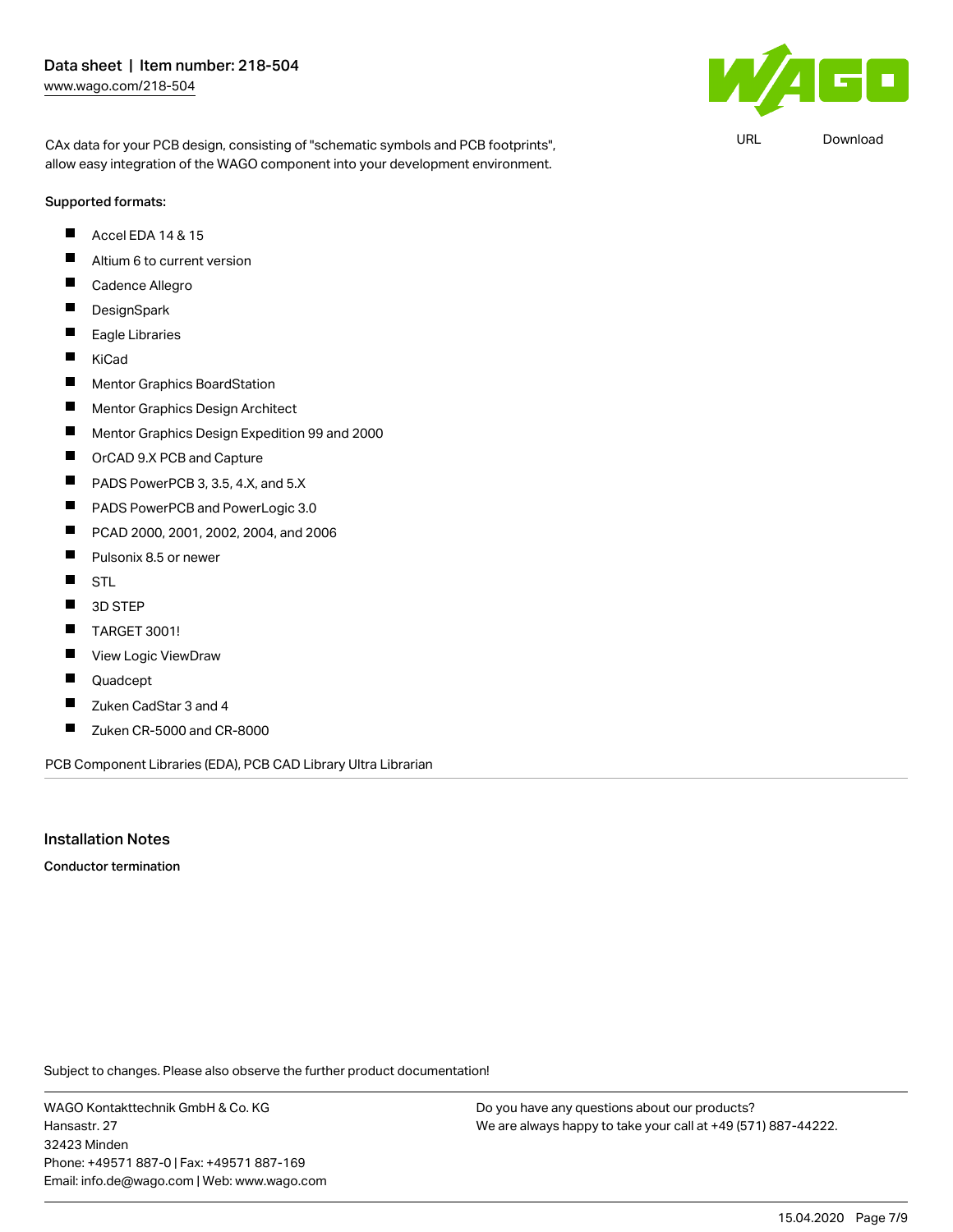# Data sheet | Item number: 218-504 [www.wago.com/218-504](http://www.wago.com/218-504)





Terminating stranded conductors in confined spaces requires a great deal of patience, unless you use the new 218 Series PCB Terminal Strips. The clamping units of these strips can be held open during termination process via integrated locking

Terminating 0.75 mm² (18 AWG) conductors is possible; however, insulation diameter allows only every other clamping unit to be terminated with this conductor size.



Conductor termination: To momentarily open the clamping unit, use screwdriver and then insert a stripped conductor. To open clamping unit for an extended period, move locking slide toward conductor entry hole. Then fully insert stripped conductor and move locking slide back to original position (also possible to perform with fingernail).



Incorrect – do not operate the locking slides from the back.

Marking

slide.

Subject to changes. Please also observe the further product documentation!

WAGO Kontakttechnik GmbH & Co. KG Hansastr. 27 32423 Minden Phone: +49571 887-0 | Fax: +49571 887-169 Email: info.de@wago.com | Web: www.wago.com